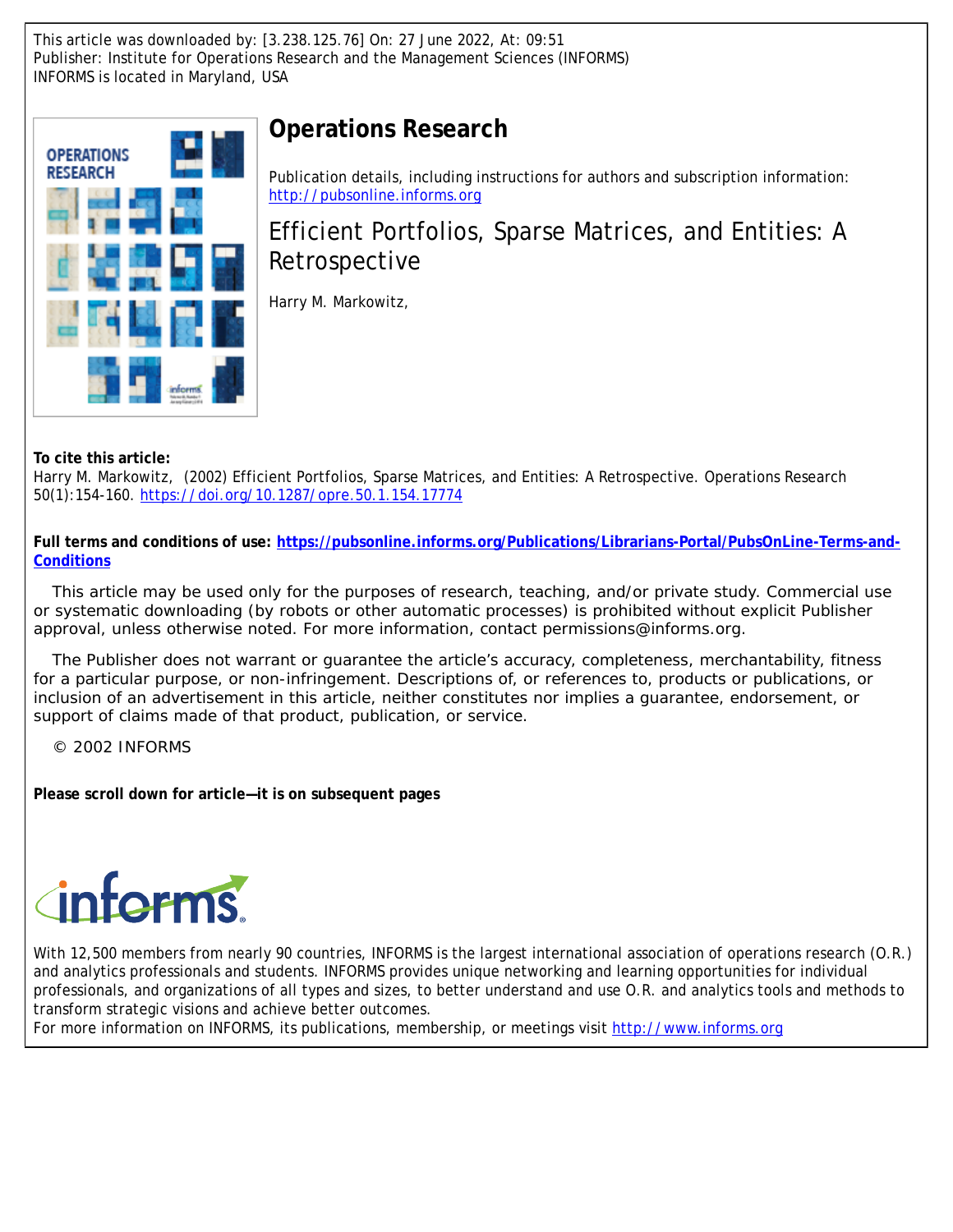## EFFICIENT PORTFOLIOS, SPARSE MATRICES, AND ENTITIES: A RETROSPECTIVE

## HARRY M. MARKOWITZ

*1010 Turquoise Street, Suite 245, San Diego, California 92109*

In 1989 I was pleased and honored to be awarded the ORSA/TIMS (now INFORMS) John von Neumann Theory Prize for my work in portfolio theory, sparse matrices, and SIMSCRIPT. The following is a retrospective on my work in these fields.

## PORTFOLIO THEORY

The Epiphany. One day in 1950, in the library of the Business School of the University of Chicago, I was checking out the possibility of writing my Ph.D. dissertation for the Economics Department in some area which applied mathematical or statistical techniques to "the stock market." My adviser, Professor Jacob Marschak, had sent me to Professor Marshall Ketchum in the Business School for a reading list. I had taken no courses in finance but, following Professor Ketchum's reading list, I had worked my way through Graham and Dodd's (1951) *Security Analysis*, had examined Wiesenberger's (1941) survey of *Investment Companies*, and now began reading John Burr Williams (1938) *The Theory of Investment Value*.

Williams asserted that the value of a stock is the expected present value of its future dividends. It struck me that if the investor, or investing institution, was concerned only with the expected value of a stock, it must also be only concerned with the expected value of its portfolio-as-a-whole. But maximizing the expected value of a portfolio requires investment in only one stock. Diversification is a common practice, as I saw in Wiesenberger's survey of investment companies, and makes sense since, as everyone knew even then, one should "not put all one's eggs in one basket." Clearly, investors diversify to avoid risk. What was missing from Williams' analysis was the notion of the risk of the portfolio-as-a-whole. An obvious measure which came to mind was variance or, equivalently, standard deviation. A check with a probability book on the library shelf showed that the variance of a weighted sum of random variables (e.g., the return on a portfolio of securities) involves the covariances or correlations among the random variables, as well as the weights and individual variances. This made good sense. It said that the riskiness of the portfolio had to do not only with the riskiness of the individual securities therein, but also to what extent they moved up and down together.

Since there were two quantities involved, I drew a graph with risk (standard deviation) on one axis and return (i.e., expected return) on the other. I was currently taking T. J. Koopmans' course on "activity analysis" in which he distinguished between efficient and inefficient combinations of production activities (Koopmans 1951). I accordingly labeled as efficient those combinations of risk and return which were not dominated by some other such combination.

The above thought process occurred while I was still in the middle of reading the Williams' book. Later in the book Williams deals with the question of risk essentially by advising the investor to invest in a large number of securities, presumably all with roughly maximum expected return. I felt that the theory which I had now sketched was more satisfactory than that which Williams presented, since he made no mention of avoiding covariance, combining securities efficiently into portfolios, or the risk-return trade-off of the portfolio-as-a-whole. I proposed to the Economics Department that I write a dissertation on "portfolio selection," and this was accepted.

The inputs to a portfolio analysis consist of the means and variances of individual securities and correlations between these securities. The outputs consist of efficient risk-return combinations and the portfolios which give rise to them. I assumed that it was the job of the security analyst to provide the inputs to the portfolio analysis. I took it as my task to figure out how to derive efficient sets from these inputs. It turns out that the set of efficient portfolios is piecewise linear, consisting of a finite number of pieces. Thus the entire efficient frontier can be written down by characterizing these finite number of pieces. The critical line algorithm for tracing out the efficient frontier is presented in Markowitz (1956). The basic tool used is the Kuhn-Tucker (1951) theorem. Markowitz (1959) Appendix A, shows that the algorithm works even if the covariance matrix is singular. Markowitz (1952) presented a geometric description of the set of efficient portfolios. Perold (1984), Markowitz (1987), and Markowitz and Todd (2000) discuss the shapes, properties, and computation of mean-variance efficient sets.

*Subject classifications:* Finance, portfolio: origins of portfolio theory. Professional: comments on. Programming, linear: sparse matrices. Simulation, languages: SIMSCRIPT. *Area of review:* Anniversary Issue (Special).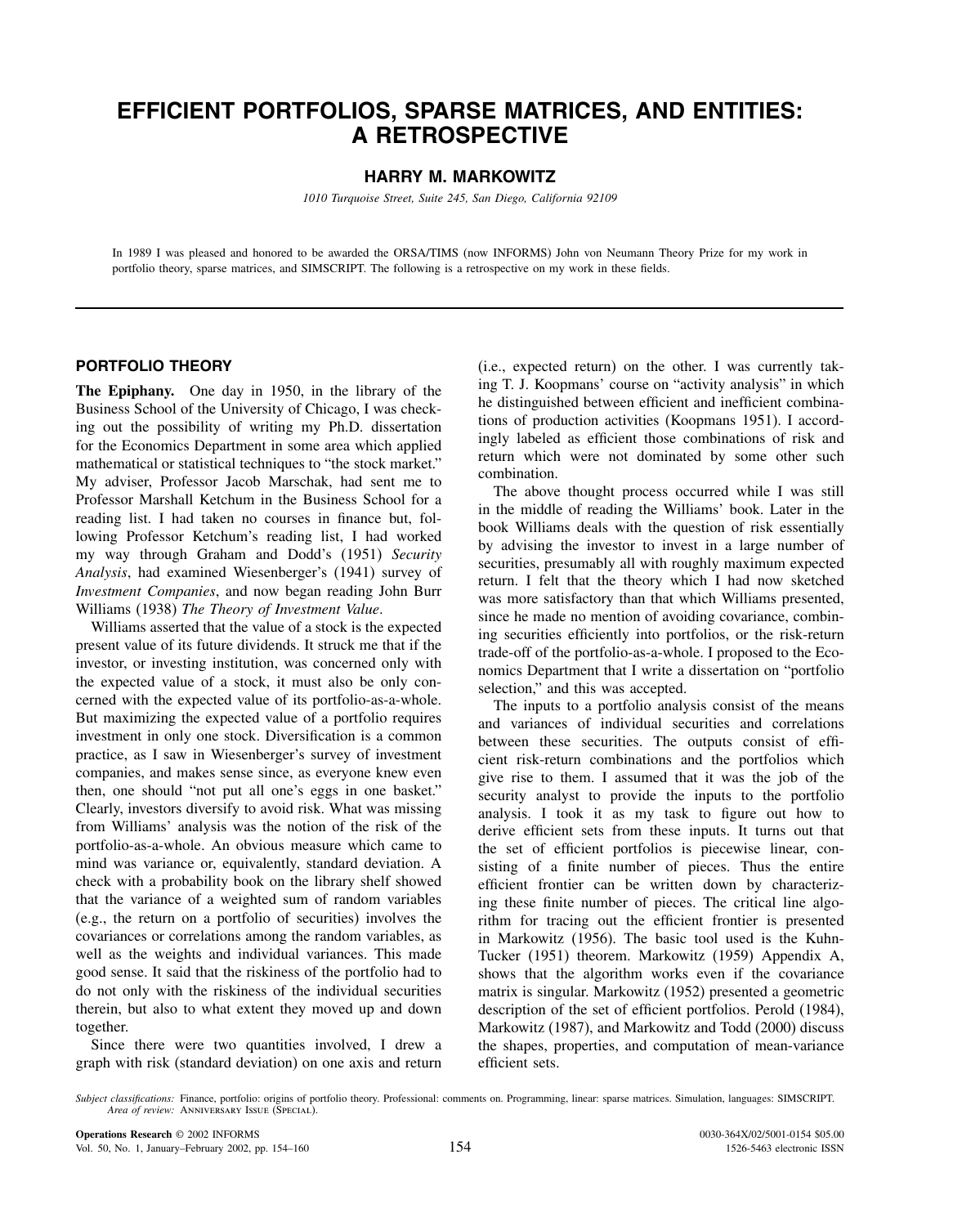Dantzig's Influence. I left Chicago in the Fall of 1951 for the RAND Corporation in Santa Monica with my course work finished but my dissertation still to be written. It was my good fortune to have George Dantzig join RAND about a year after I got there. George was the focal point of those doing work on linear programming. In the next section I will discuss my one noteworthy contribution to this area. In this subsection I note ways in which Dantzig's work contributed to the solution of the portfolio selection problem.

Markowitz (1956) defines the portfolio selection problem as that of finding mean-variance efficient portfolios subject to linear equality and inequality constraints. This is the same constraint set as that of linear programming, but with mean-variance efficiency rather than the optimization of a linear function as the objective. The portfolio with maximum expected return, when it exists, is the natural starting point in tracing out the set of efficient portfolios. Since expected return is a linear function of portfolio investments, finding the portfolio with maximum expected return is a linear-programming problem. Dantzig's simplex algorithm not only provides the solution to this problem, but also provides the critical line algorithm with various other services. In particular, it determines whether or not the constraint set specified by the analyst is feasible, whether or not feasible portfolio expected return is bounded and, if the model is rank deficient, it provides an equivalent model which is not rank deficient.

Along any piece of the set of efficient portfolios, security holdings  $X_i$ ,  $i = 1, \dots, n$ , vary linearly. Also the  $\eta_i$  (the partial of a Lagrangian with respect to the  $X_i$ ) vary linearly. The algorithm knows when a corner portfolio is reached, where one efficient segment of the efficient set meets the next segment of the efficient set, by determining which event happens first: an  $X_i \downarrow 0$  for an IN variable or an  $\eta_i \downarrow 0$ for an OUT variable. (IN variables may vary on a critical line; OUT variables may not.) But what should be done if two or more of these variables go to zero simultaneously? Usually it is sufficient to break ties arbitrarily, but conceivably this could get one into trouble. The solution to this problem presented in Markowitz (1956) is an adaptation of the Dantzig solution to a comparable problem for the simplex algorithm.

Wolfe's Generalization. My work at the RAND Corporation did not include "portfolio analysis." But no one objected to my taking the time to write my 1952 and 1956 articles. I submitted the latter to the *Naval Research Logistics Quarterly* edited by Alan J. Hoffman. Elsewhere, Phil Wolfe had been working on the quadratic-programming problem, to minimize a quadratic function  $(Q - \lambda L, Q)$  positive semidefinite, L linear) subject to linear constraints. Wolfe also submitted his work to *NRLQ*. Hoffman sent Wolfe's paper to me and my paper to Wolfe for refereeing. We both recommended that the other paper be published, and both were. As a by-product of tracing out the efficient frontier, the critical line algorithm minimizes  $Q - \lambda L$ (for variance Q and expected return L) for all  $\lambda \geq 0$ . Thus the critical line algorithm is , incidentally, a quadraticprogramming algorithm. It struck Phil Wolfe that the critical line algorithm solves the quadratic-programming problem in a sequence of steps which are precisely the same as the steps by which the simplex algorithm solves the linearprogramming problem, with one exception. The variables of the quadratic program come in pairs  $X_i$ ,  $\eta_i$ . When one of these pairs is IN the linear programming "basis," the other is OUT. Wolfe thus defined quadratic programming as an example of linear complimentarity programming. At first it seemed that the practical use of this observation was to easily convert a linear-programming code into a quadraticprogramming (or portfolio selection) code. Subsequently, it was found that other problems satisfied the linear complimentarity format, e.g., non-zero-sum games (Lemke 1965).

Tobin's Invitation. While at the University of Chicago, I was a student member of the Cowles Commission for Research in Economics under the guidance of its head, Tjalling Koopmans, and its former head Jacob Marschak. Former members of this relatively small organization have included Nobel Laureates Kenneth Arrow, Gerard Debreu, Lawrence Klein, Tjalling Koopmans, Harry Markowitz, Franco Modigliani, James Tobin, and other leaders in their fields. See Arrow et al. (1991).

At RAND in 1954 or 1955 I received a call from Professor James Tobin of Yale who explained that Tjalling Koopmans had decided that it was time for him to give up the administrative responsibilities of being head of the Cowles Commission. The search for a suitable new head of Cowles had the following result: The Cowles *Commission* was to move from Chicago to Yale, change its name from "Cowles Commission for Research in Economics at *Chicago*" to "The Cowles *Foundation* for Research in Economics at *Yale*." Professor Tobin would become its new head. Tobin invited me to spend the 1955/56 academic year at Yale writing a Cowles Foundation monograph on portfolio theory. A draft was finished during this period, subsequently reviewed by Tobin and Debreu with helpful suggestions from each, was revised and finally appeared as Markowitz (1959).

The 1955/56 academic year provided me the opportunity to focus on writing about portfolio theory and filling in some gaps in the theory as I saw them. In particular, Markowitz (1959) includes observations on how one or another model of covariance can be used in lieu of estimating individual correlation coefficients, as well as the definition of and computational procedures for using what I called "semivariance" (now sometimes referred to as "downside risk") in lieu of variance in risk-return analysis.

A principal preoccupation during this period was to reconcile portfolio theory with the theory of rational behavior under uncertainty as developed by von Neumann and Morgenstern (1944), Leonard J. Savage (1954), and others. Specifically, the problem was to reconcile the use of single-period mean-variance analysis by (or on behalf of) an investor who should maximize a many-period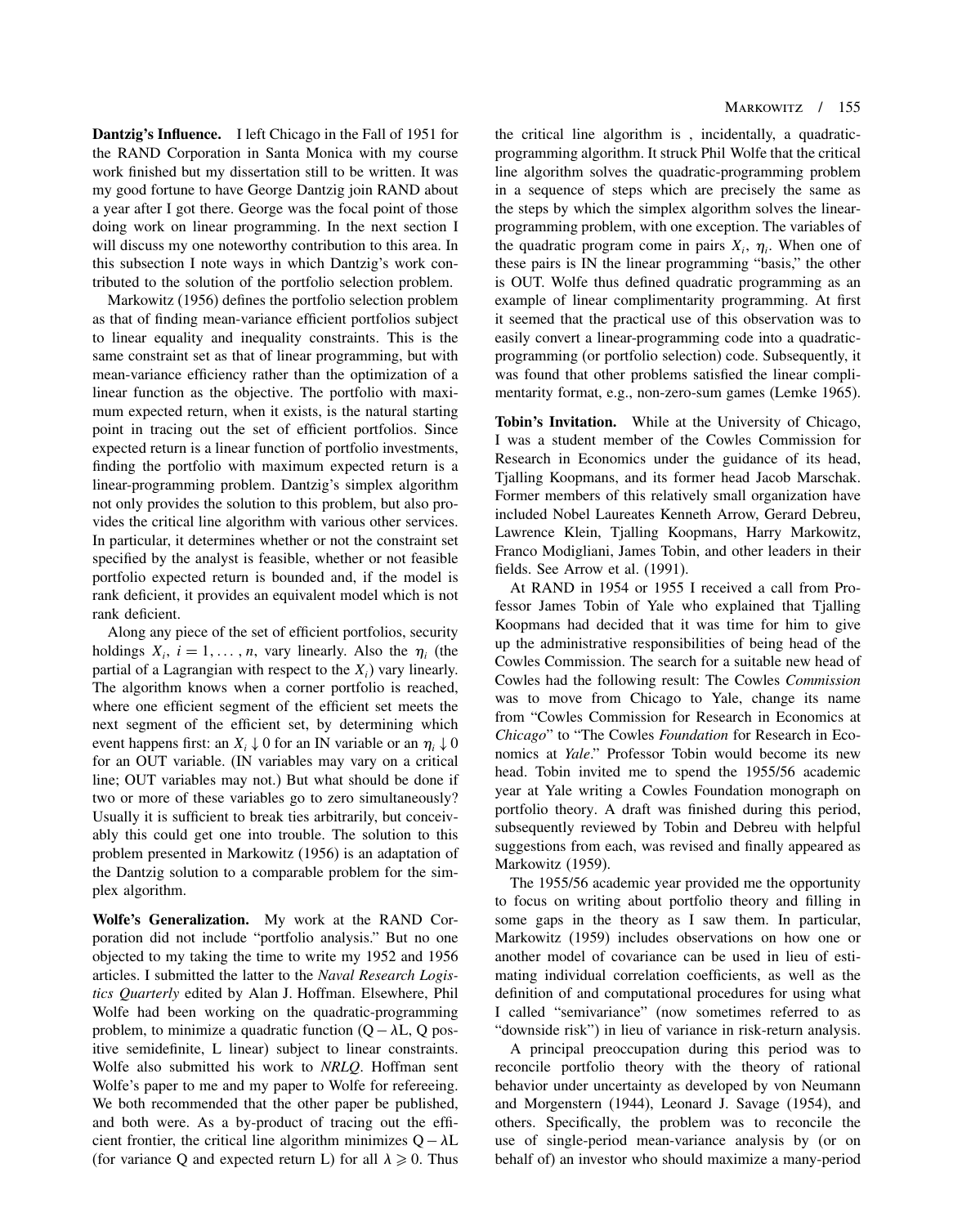### 156 / Markowitz

utility function. My answer lay in the observation that for many utility functions and for probability distributions of portfolio returns "like" those observed in fact, one can closely approximate expected value of the (Bellman 1957 "derived") utility function knowing only the mean and variance of the distribution. For details see Markowitz (1959) Part IV, Levy and Markowitz (1979), and Hlawitschka (1994); also Young and Trent (1969), Dexter et al. (1980), Pulley (1981, 1983), Kroll et al. (1984), Markowitz et al. (1994). Distinguish this view from the view that a Gaussian return distribution or a quadratic utility function is required for the use of mean-variance analysis.

After 1959. With the publication of Markowitz (1959) I had said what I had to say about portfolio theory, and published nothing further in the field for quite some time. My last substantial contribution to the early development of portfolio theory was to advise a young colleague at the RAND Corporation who was considering writing his dissertation (for UCLA) on portfolio theory. This led to his first publication: Sharpe (1963).

## SPARSE MATRICES

Linear Programming at RAND. Shortly after I arrived at RAND I was approached by a small team of economists who wanted to apply linear programming to some RAND problem. They asked me to read Dantzig (1951) and supervise the programming and running of RAND's first simplex code. The programmer assigned to the project was Clifford Shaw, who later participated in the pioneering work on artificial intelligence with Herbert Simon and Alan Newell. The linear-programming problem posed by my economist colleagues was small by modern standards, with perhaps about 30 or 40 equations. If I recall correctly, the computer was called a "card-programmed calculator." I do recall Cliff Shaw often telling me that we did another iteration or two yesterday. He expressed optimism that some day we could do four iterations per day. I said that I would believe it when I saw it. We finally obtained an optimum solution.

George Dantzig arrived at RAND in 1952, about a year after I did. Linear programming and related technology made rapid advances during the 1950s, partly due to increased computer speeds and size and, in equal part at least, due to improved algorithms. See Dantzig (1963) for details.

Process Analysis and Sparse Matrices. Dantzig, Ford, Fulkerson, and Johnson were in RAND's math department; Alan Manne and I were in the economics department elsewhere in the RAND building in Santa Monica. Alan and I together with others, including Thomas Marschak at RAND and Tibor Fabian and Alan Rowe at UCLA, became interested in building industry-wide and multi-industry "process analysis" models of economic capability. Our objectives were similar to that of the Leontief (1951) "input-output" model, but our assumptions and methods were different. See Manne and Markowitz (1963) or Markowitz (1954).

Our models were constrained by the then-current size limitations on general LP models (about 200 equations max). It struck me that the constraint matrices for the models we had built, or were likely to build, consisted of mostly zero entries; that one could solve a modest-size system of equations by hand, without great difficulty, using Gaussian elimination if the matrix contained mostly zeros, and one carefully picked pivot elements so as to fill in as few as possible non-zeros when eliminating the row and column of the pivot; and perhaps this could be used to solve large linear programs with relatively few non-zero coefficients. I dubbed these "sparse matrices."

My solution to how to use sparsity in linear programming was based, in two ways, on the "product form of inverse" which Dantzig (1963) ascribes to a suggestion of Alex Orden. First, the product form illustrated that if one wanted to solve systems of equations with the same matrix and different right-hand sides, it was not necessary to actually have "the" inverse matrix. It was sufficient, and sometimes more convenient, to store the coefficients of a sequence of linear transformations which would transform any RHS to the solution of the equations. I viewed my procedure as developing a sparse such sequence of transformations which I called the "elimination form of the inverse." Second, in the simplex algorithm you do not solve several systems of equations with the same ("basis") matrix. Rather, you solve a system of equations using a given basis matrix  $A_1$ , then a system using its transpose  $A'_1$ , then a system of equations with matrix  $A_2$  that is identical to  $A_1$  except for one altered column, etc. The purpose of the product form was to allow one to economically compute  $(A_2^{-1}b)$  if one had  $A_1^{-1}$ . In particular, if one has a sparse constraint matrix one need not reinvert the basis matrix every iteration (or only solve specific equations without storing the inverse transformations), but can reinvert the basis now and then when the accumulated product form transformations grow too large.

I presented my sparse matrix methods in Markowitz (1957), including the results of an implementation programmed by William Orchard-Hayes. After that I lost track of what happened to sparse matrices until I visited IBM Research in Yorktown Heights, NY sometime in the early 1970s. Alan Hoffman told me that there had recently been a *second* conference there on sparse matrices, and that there was considerable work in the area (Willoughby 1969, Rose and Willoughby 1972; later, Duff 1981). I learned recently that the "Markowitz rule," for choosing pivots so as to keep the remaining matrix sparse after the Gaussian elimination step, is still used in at least one large production code for solving sparse matrix systems.

#### ENTITIES, ATTRIBUTES, SETS, AND EVENTS

SIMSCRIPT [I]. What we now refer to as SIMSCRIPT I (then referred to simply as SIMSCRIPT) was developed at the beginning of the 1960s at the RAND Corporation and made available without charge through the SHARE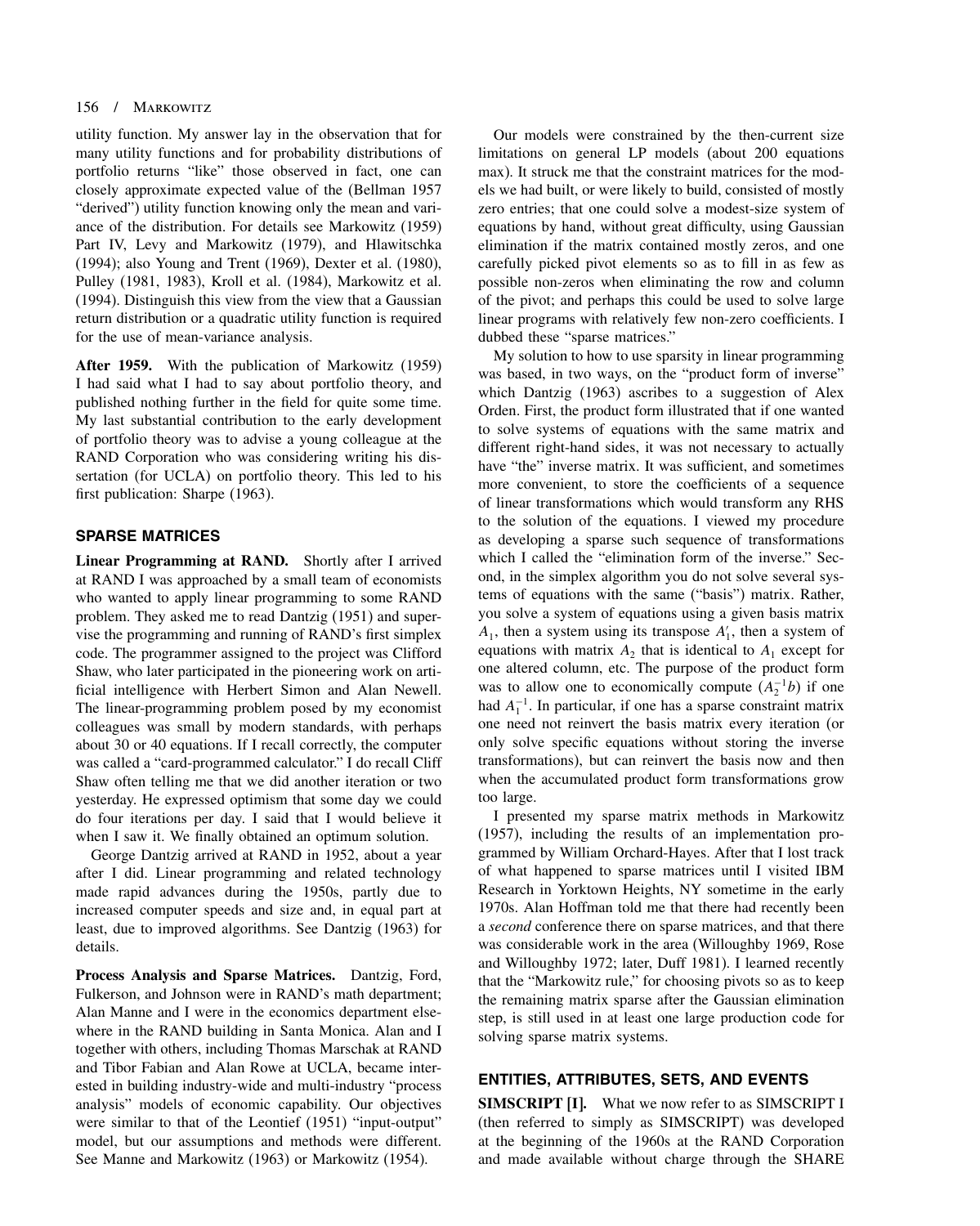organization, see Markowitz et al. (1963). SIMSCRIPT was designed to facilitate the programming of "discrete event" simulation models, especially "asynchronous" discrete event simulators, as compared to continuous time or difference equation models.

The objective of SIMSCRIPT was to allow the simulation programmer to describe the world to be simulated, and relieve said programmer from implementation details insofar as we could. The SIMSCRIPT world view is as follows: As of an instant in time the system to be simulated has a *status* that changes at points in time called *events*. Status is described in terms of how many of various types of *entities* exist, what are the values of their *attributes*, and what entities belong to the *sets* which other entities own. Early 21st Century programming languages are likely to refer to Entities, Attributes, and Sets as Objects, Properties, and Collections (or Child-Parent relationships). Programming languages at the beginning of the 1960s spoke instead of variables and arrays.

The SIMSCRIPT [I] programmer described the entities, attributes, and sets of the system to be simulated on a Definition Form. In those days, the computer input was typically the punched card. The data written on the Definition Form, to be keypunched and placed in the SIM-SCRIPT source program deck, included names of entity types; names of attributes, their data types, and precision information; the names of sets plus information as to what type of entity owns the set, what type belongs to it, and how the set is organized, e.g., FIFO, LIFO, or RANKED by one or more attributes of the members.

Changes in status were described in event routines written in the SIMSCRIPT programming language. The language included commands to CREATE and DESTROY entities, FILE entities into or REMOVE them from sets, FIND set members meeting specified tests, DO some action(s) FOR EACH member of sets, CAUSE or CANCEL subsequent event occurrences, etc., as well as perform arithmetic operations on attributes. We sought to make the commands English-like, "self-documenting." For example, to take specified actions on a set, like the jobs in the queue of some machine group, MG, one wrote

#### FOR EACH JOB IN QUEUE (MG) ---

#### REPEAT

where QUEUE(MG) is read "Queue of MG" just as  $f(x)$ is read "f of x." In addition to the Definition Form and event routine language, SIMSCRIPT [I] had an Initialization Form for describing the initial status of the system and a Report Generator Form which provided a WYSIWYG output specification.

Prelude to SIMSCRIPT. SIMSCRIPT'S Entity, Attribute, Set, and Event view evolved gradually as the result of a great deal of simulation programming.

When I joined RAND in 1951, computer simulation was being used to evaluate bomber attrition given various offense-defense configurations, and other "war-game" situations. During the early to mid-1950s I sat in on discussions at UCLA of a group, including Alan J. Rowe and headed by Melvin Salveson, that sought to apply advanced analysis techniques to manufacturing planning. The consensus was that shop-wide and larger-scale manufacturing analysis was not amenable to analytic solution or optimization algorithms. Simulation analysis was required. Later in the 1950s, RAND created a Logistics Laboratory. Its first major project, LP1, was a man-machine simulation in which actual air force logistics officers played the role of air force logistics officers. The computer flew simulated missions, generated part failures and other maintenance requirements, and kept track of parts supplies and aircraft status. My job in LP1 was to coordinate the programming of the computer models.

Some time after LP1 was finished I got an offer I couldn't refuse from the General Electric Company, eventually moving to its Manufacturing Services at GE Headquarters in New York City. Alan Rowe was already there and had just supervised the programming of a large, detailed job shop simulator programmed in assembly language. Alan designed this simulator with a particular GE shop as an initial application, but with many input parameters whose specification were to tailor the model to other shops. But when Alan went to apply the model to a next GE shop it turned out not to be as general purpose as hoped.

Upon reviewing Alan's experience my own theory at the time was to reduce programming time and increase flexibility by building the next big shop simulator in FORTRAN II, constructing it as a system of reusable subroutines. I soon had the opportunity to test this theory. Together with a team of GE Transformer Department manufacturing engineers, and Mort Allen who programmed the model, I participated in the development of GEMS, the General Electric Manufacturing Simulator.

GEMS was well received within General Electric. Manufacturing Services conducted internal GE seminars on MSS (Manufacturing Systems Simulation) with GEMS as a principal topic, and we soon got a request to simulate another GE shop. In the process of building a simulator for this next GE shop it became apparent that GEMS was not as flexible as I had hoped. As to GEMS' reusable subroutines, the routines which proved most reusable performed basic actions like linking jobs into queues, or events into the calendar of coming events.

My next hypothesis was that such facilities could be placed at the disposal of the simulation programmer more conveniently as part of a simulation language rather than as subroutines. I didn't want to write this simulation language at General Electric, since it seemed (given my situation within GE at the time) that it might be deemed proprietary, for internal GE use only, and I wanted to see the ideas disseminated. I went into the job market seeking a new home for me and my nascent simulation language and ended up returning to RAND.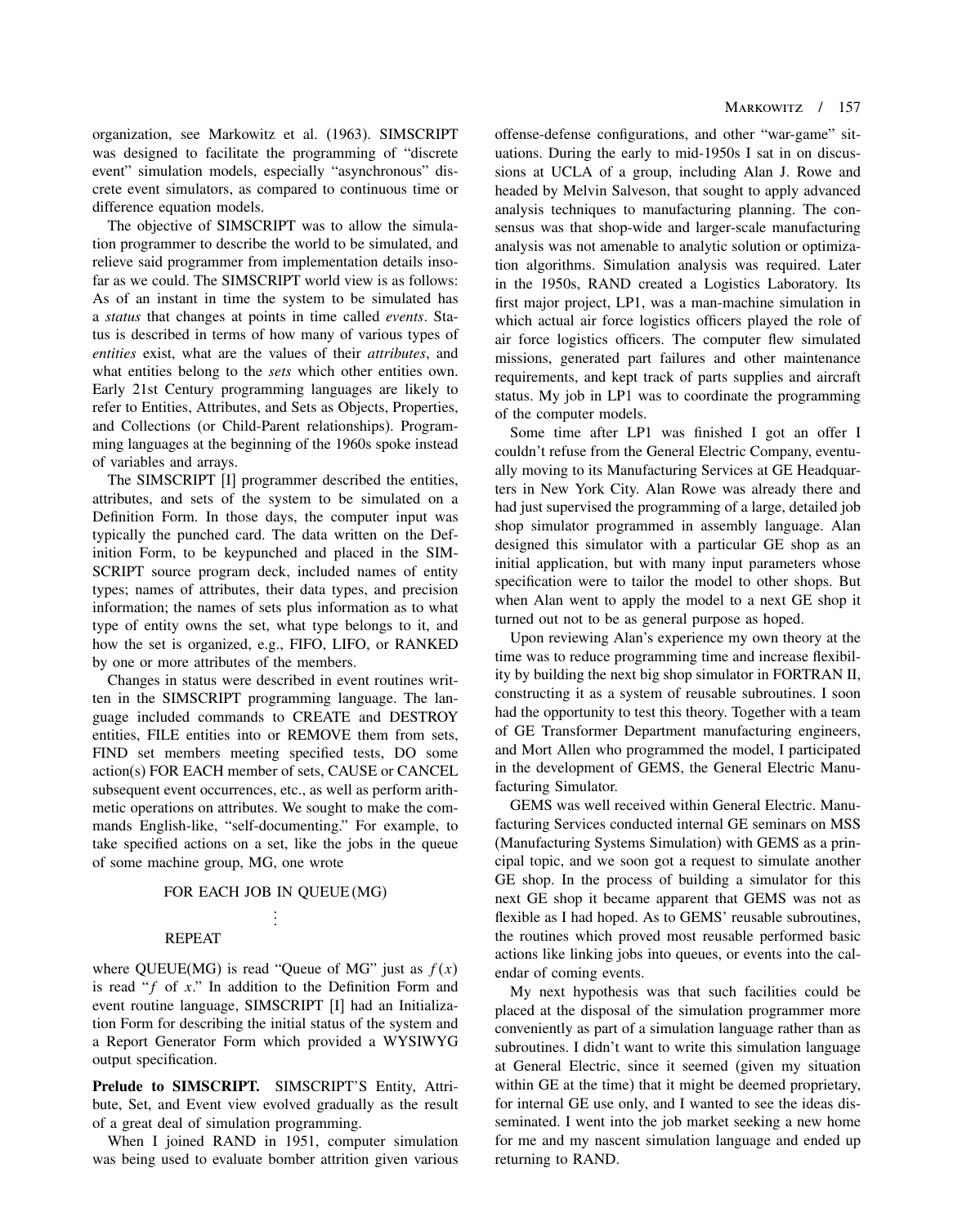#### 158 / Markowitz

I search my memories but cannot recall when and under what circumstances—between the time of reviewing GEMS' experience and the time of designing SIM-SCRIPT forms and commands—that the SIMSCRIPT mantra emerged, that "the world consists of entities, attributes and sets and changes with events."

SIMSCRIPT I.5. The SIMSCRIPT [I] language was implemented as a preprocessor into FORTRAN. Bernie Hausner programmed the preprocessor; Herb Karr wrote the programming manual (Markowitz et al. 1963). The three of us jointly designed the fine details of the language.

In 1963 Herb persuaded me to join him in forming California Analysis Centers, Inc., later Consolidated Analysis Centers, Inc., always CACI. Initially, we gave SIMSCRIPT [I] courses, and looked for contract work related to SIMSCRIPT applications. Separately, (that is, not through CACI), I consulted for RAND on SIMSCRIPT II development and other matters; Herb consulted for Douglas Aircraft.

CACI got a contract from IBM to make a version of SIMSCRIPT [I] for a new operating system. We used this as an opportunity to implement SIMSCRIPT as a compiler into assembly language rather than a preprocessor into FORTRAN, using an entity-attribute-set view of the compiling process which was concurrently being used at RAND in building the SIMSCRIPT II compiler. The new CACI version of SIMSCRIPT [I] also removed certain language restrictions that had been imposed on the original RAND SIMSCRIPT due to it being a preprocessor into FORTRAN, or due to our inexperience. We called the resulting product SIMSCRIPT I.5, since it was an advance over the original SIMSCRIPT but definitely not what was being developed as SIMSCRIPT II. One large CACI lineof-business for the next few years was the building of SIM-SCRIPT I.5 compilers for various computers and operating systems.

SIMSCRIPT II. In 1968 or 1969 RAND released SIM-SCRIPT II to SHARE and published its programming manual (Kiviat et al. 1968).<sup>1</sup> SIMSCRIPT II was not presented primarily as a simulation language, as was SIMSCRIPT [I], but as a general purpose language with a simulation programming capability. One conspicuous difference between SIMSCRIPT I and II is that the latter dispensed with the forms used by the former. For example, instead of the Definition Form, entities, attributes, and sets in SIMSCRIPT II are defined by statements such as EVERY MACHINE-GROUP HAS A NR\_FREE\_MACHINES AND OWNS A QUEUE. This was to avoid the logistics problems of supplying forms to users. If a new SIMSCRIPT were designed today, the Definition Form might be back—as part of a (now common) GUI (Graphical User Interface).

The original plan for SIMSCRIPT II was that it be documented and, to a certain extent, implemented in "seven levels." Kiviat and Villanueva summarize in their Preface to Kiviat et al. (1969) the functions of the first five levels as follows.

Level 1: a simple teaching language ... Level 2: A language roughly comparable in power with FORTRAN ... Level 3: A language roughly comparable in power to ALGOL or PL/I ... Level 4: That part of SIMSCRIPT II that contains the entity-attribute-set features of SIMSCRIPT  $\cdots$  Level 5: The simulationoriented part of SIMSCRIPT II ...

Level 6 was to contain the SIMSCRIPT II database management facilities. The premise is that not only *simulated* worlds can be characterized by entities-attributes-sets and events, but so too the "real world" as represented by databases. Level 7 was intended to make the SIMSCRIPT II "language writing language" available to the sophisticated user to make special purpose extensions of the language. (See Markowitz 1979.)

The "SIMSCRIPT II" which RAND released to SHARE and documented in Kiviat et al. (1969) implemented Levels 1 through 5. Levels 1, 2, 3, 4, and 6 (5 omitted) were implemented within IBM under the name EAS-E. EAS-E is documented in Markowitz et al. (1984), Malhotra et al. (1983), and Pazel et al. (1983). We considered EAS-E to be very successful in terms of efficiency of execution and ease of programming as demonstrated by one real-world internal IBM application. However, I failed to convince IBM that it should release EAS-E as a product. IBM had recently converted from the hierarchical IMS database system to the relational System R with its SQL front end, and wasn't interested in launching a programming system based on a different data model at the same time.

Prelude to SIMSCRIPT II. SIMSCRIPT II improvements to SIMSCRIPT's simulation capabilities were primarily due to intensive use within RAND of SIMSCRIPT [I] for logistics system simulation. For example, SIM-SCRIPT [I] had an ACCUMULATE statement which could be used instead of an assignment statement. Not only would ACCUMULATE assign the new value of the variable, but would also accumulate statistics, such as the min, max, and time-weighted mean and standard deviation of the updated variable. Inspection of the first real simulation programs written in SIMSCRIPT [I] showed a sizable fraction of the coding devoted to ACCUMULATE statements. It also made it clear that coding could be greatly reduced if the statistics to be accumulated were specified once, at Definition Time, rather than with each assignment.

SIMSCRIPT II was already on the drawing board before SIMSCRIPT [I]'s manual and preprocessor were completed. We knew we wanted SIMSCRIPT II to be rid of the SIMSCRIPT [I] forms, and to compile into assembly language rather than preprocess into FORTRAN. While we were at it, we wanted to remove some restrictions imposed on SIMSCRIPT [I] by implementation considerations, and restyle the language a bit to make it still more "selfdocumenting." SIMSCRIPT II is not an easy language for which to write a compiler. Consider, for example, how one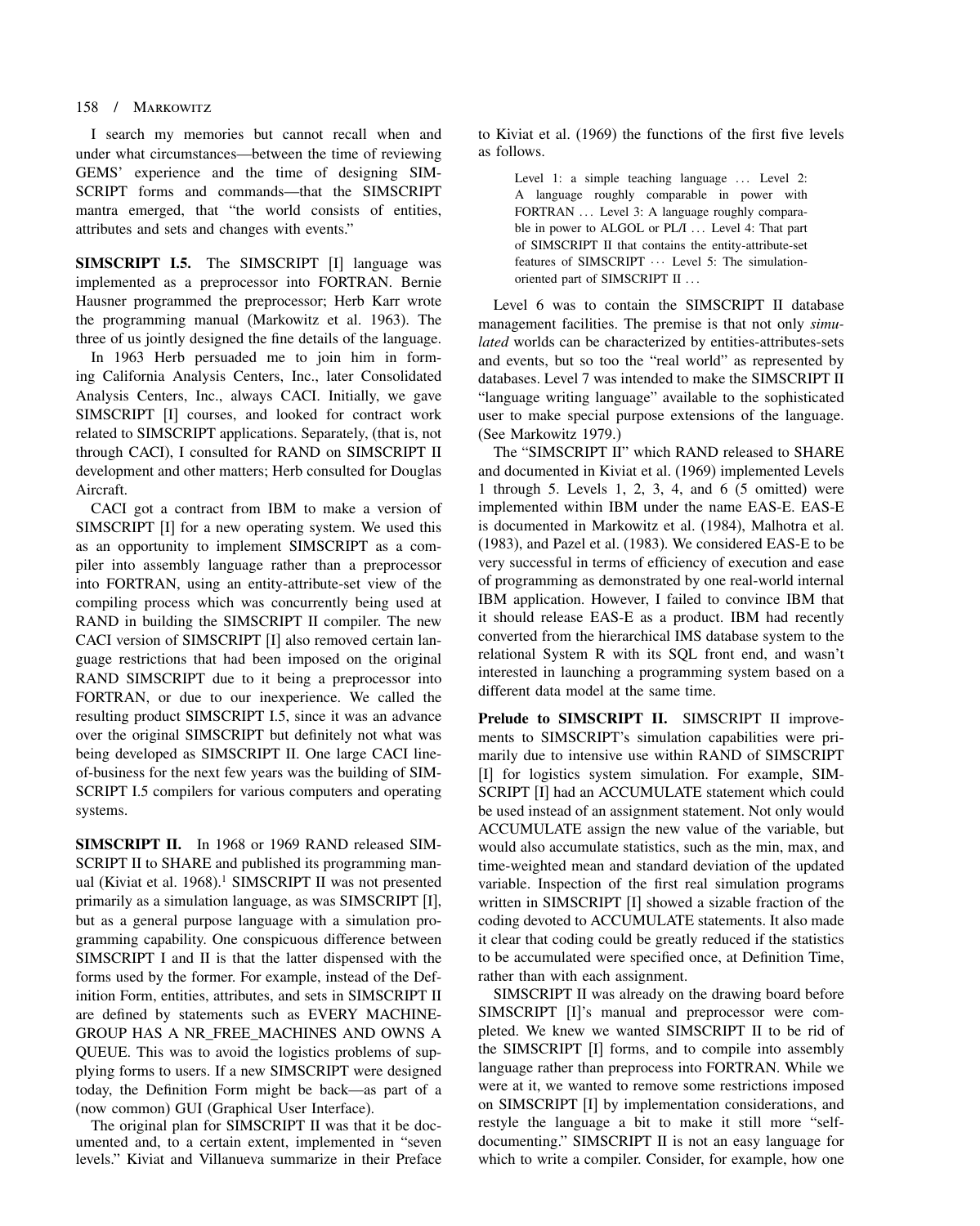can concatenate control phrases in SIMSCRIPT II, as in

FOR EACH MACHINE GROUP IN SHOP WITH NR\_FREE\_MACHINES (MACHINE\_GROUP)> 0, FOR EACH JOB IN QUEUE (MACHINE\_GROUP) WITH DUE\_DATE (JOB) < TODAY

It is not required that FOR and WITH phrases be on separate lines as above. Line breaks and spacing on the page are inessential (except on the "form lines" following "PRINT  $n$  LINES THUS  $\dots$ ," which replaced SIMSCRIPT [I]'s Report Generator). FOR, WITH, WHILE, UNTIL, and UNLESS phrases can be combined in any meaningful manner, used to control single statements or blocks of statements demarked by DO ... LOOP statements; or they can be incorporated into FIND or COMPUTE statements. The latter computes MIN, MAX, SUM, MEAN, or STD\_DEV at an instant of time, as distinguished from the ACCUMU-LATE statement which accumulates statistics across time.

I had heard that the compiler for some programming language was written in that language itself (perhaps JOVIAL in JOVIAL, but I am not sure I recall correctly). The idea of a SIMSCRIPT II compiler programmed in SIMSCRIPT II intrigued me. Of course, one would have to "bootstrap" a first version from SIMSCRIPT [I], but after that one could program more advanced versions in SIMSCRIPT II itself. While Bernie Hausner and Herb Karr finished the implementation and documentation of SIMSCRIPT [I], I made a first draft of the statements of SIMSCRIPT II and basic design of what the "SIMSCRIPT II-in-SIMSCRIPT II" compiler would be like. The latter includes an entity, attribute, and set description of the status of the compiler, and a language-writing-language wherein more complex commands, like FIND and COMPUTE, could be defined in terms of more basic commands. See Markowitz (1979) for details.

The first programmer that RAND assigned to the SIMSCRIPT II project struggled. After about a year Bernie Hausner returned to RAND from an extended leave and world travels. Bernie started the compiler over from scratch, programmed for a year or so until SIM-SCRIPT II was capable of compiling SIMSCRIPT II. He then turned SIMSCRIPT II compiler development over to Richard Villanueva, assuring me that Richard was capable of completing the SIMSCRIPT II compiler, and he was. Bernie left RAND, joined the United Nations to supervise the building of a database system, and eventually became a U.N. diplomat. Meanwhile, back at RAND, Phil Kiviat agreed to write the SIMCRIPT II programming manual. At first the three of us—Kiviat, Villanueva and me—served as design team to specify remaining language details. Eventually, as my duties at CACI increasingly distracted me from the RAND SIMSCRIPT II development, the final language specifications as well as compiler development and the writing of Kiviat et al. were completed by Kiviat and Villanueva.

Eventually CACI established its own version, SIM-SCRIPT II.5. Under the able guidance of Ed Russell this became the workhorse of the SIMSCRIPT simulation community for many years. All this was after CACI and I parted company.

March 15, 1968, and After. By the beginning of 1968 CACI had grown from Herb and me to a small but growing company planning to "go public." CACI's initial public offering did in fact take place during the second half of 1968. That was the good news. The bad news was that Herb and I had a major disagreement over the pricing of a new product, then a disagreement over how to settle disagreements. This was finally settled on March 15—the Ides of March—of 1968 when Herb Karr, with about 47% of CACI stock and Jim Berkson, vice president of finance, with about 5% of the stock, fired me with about 47% of the stock.

Currently, 33 years later, CACI continues to support SIMSCRIPT II.5. The February 2001 issue of *ORMS Today* (Swain 2001) includes a "Software Product Listing" for "Power Tools for Visualization and Decision Making." A line of the table for SIMSCRIPT II.5 includes the following entries. "Typical Applications of the Software: Building large, complex, high-fidelity, discrete event simulation models, with Interactive 2D graphics and built-in animation." The graphics and animation are new, i.e., were not part of SIMSCRIPT II, circa 1968. "Primary Markets for which the software is applied: Military theater-level simulations, telecommunications, factory simulations, hospital processes." "Price: PC Windows: \$25,000. Unix: \$35,000." "Vendor's Comments: Simscript II.5 Integrated development tools are based on famous language Simscript used worldwide for building portable, robust commercial quality simulation packages."

If it were up to me I would add database (i.e., Level 6) and distributed (e.g., internet) entities, and cut the price.

### ENDNOTE

<sup>1</sup> Kiviat et al. has a 1968 copyright date and a Preface dated April 1969.

## **REFERENCES**

- Arrow, K. J., G. Debreu, E. Malinvaud, R. M. Solow. 1991. *Cowles Fiftieth Anniversary: Four Essays and an Index of Publications*. Yale University Printing Service, New Haven, CT.
- Bellman, R. E. 1957. *Dynamic Programming*. Princeton University Press, Princeton, NJ.
- Dantzig, G. B. 1951. Maximization of a linear function of variables subject to linear inequalities. T. C. Koopmans, ed. *Activity Analysis of Production and Allocation*. John Wiley & Sons, Inc., New York, 339–347.
	- . 1963. *Linear Programming and Extensions*. Princeton University Press, Princeton, NJ.